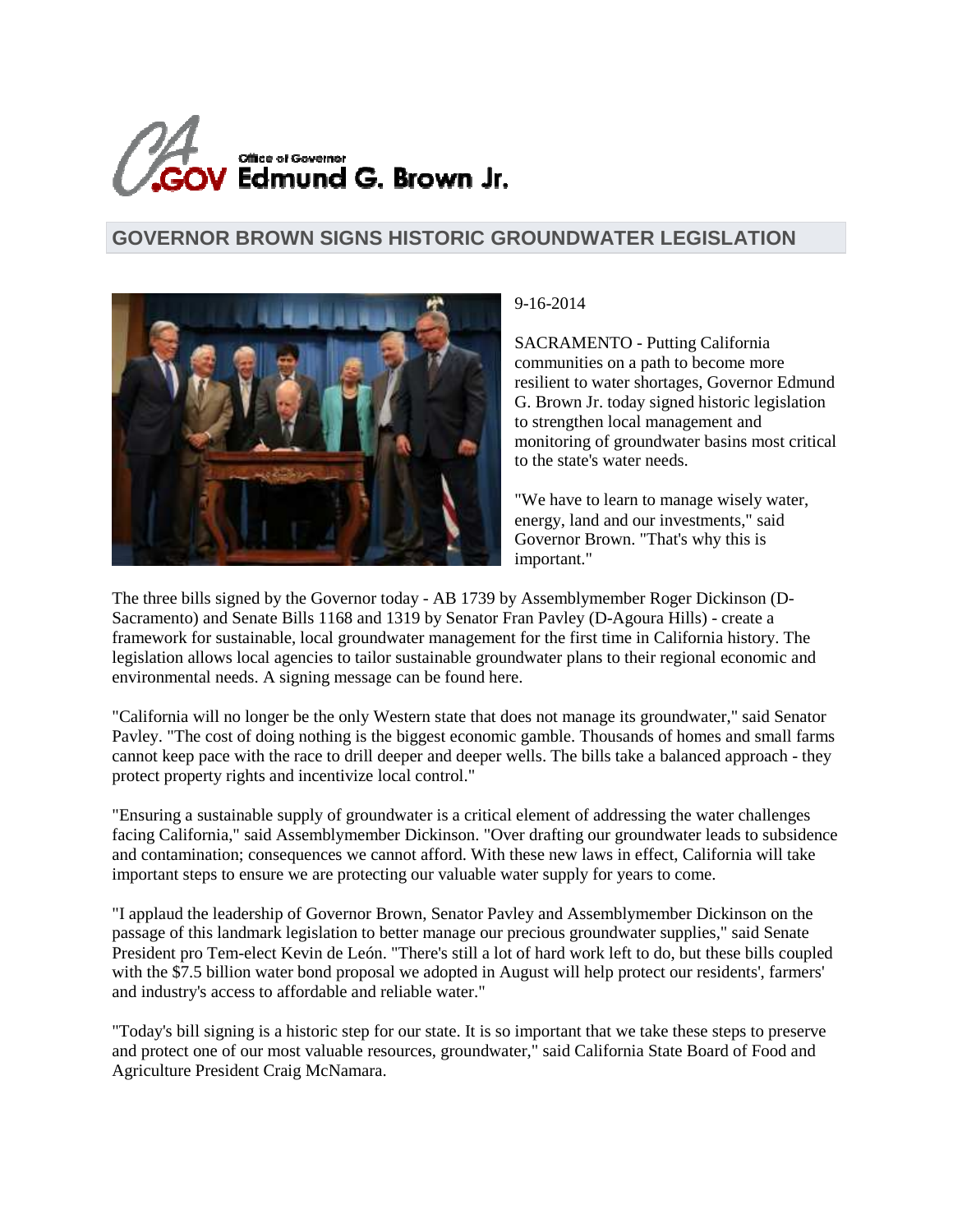"Not very many years from now, I believe that we will look back on today as a turning point in securing reliable, long-term water supplies for California's vital agricultural economy," said Association of California Water Agencies Executive Director Tim Quinn.

"This legislation marks a new beginning for enduring sustainable management of California's rivers and groundwater systems," said The Nature Conservancy External Affairs Director Jay Ziegler.

"At Driscoll's, we are highly dependent on groundwater. The future of agriculture in areas along the central coast hinges on sustainable management of this precious resource," said Driscoll's CEO Miles Reiter.

A photo from today's bill signing can be found below.

Groundwater is a critical element of the state's water system, making up more than one-third of California's water supply. The bills establish a definition of sustainable groundwater management and require local agencies to adopt management plans for the state's most important groundwater basins. The legislation prioritizes groundwater basins that are currently overdrafted and sets a timeline for implementation:

- By 2017, local groundwater management agencies must be identified;

- By 2020, overdrafted groundwater basins must have sustainability plans;

- By 2022, other high and medium priority basins not currently in overdraft must have sustainability plans; and

- By 2040, all high and medium priority groundwater basins must achieve sustainability.

Additionally, the legislation provides measurable objectives and milestones to reach sustainability and a state role of limited intervention when local agencies are unable or unwilling to adopt sustainable management plans.

In addition to this legislation, the Governor announced that he has signed the following bills today:

- AB 2453 by Assemblymember Katcho Achadjian (R-San Luis Obispo) - Paso Robles Basin Water District.

- AB 1043 by Assemblymember Ed Chau (D-Monterey Park) - Safe Drinking Water, Water Quality and Supply, Flood Control, River and Coastal Protection Bond Act of 2006: groundwater contamination.

For full text of the bills, visit: http://leginfo.legislature.ca.gov

Governor Brown was also joined today by representatives from the Association of California Water Agencies, B and E Lundberg Farm, Driscoll's, Sierra Orchards, Agua Caliente Band of Cahuilla Indians, Bay Area Council, California Building Industry Association, California League of Conservation Voters, California State Association of Counties, California Water Foundation, Clean Water Action, Community Water Center, Irvine Ranch Water District, Metropolitan Water District of Southern California, Nature Conservancy, Northern California Water Association, Orange County Water District, Parker Groundwater, Resources Legacy Fund, San Gabriel Basin Water Quality Authority, Santa Clara Valley Water District, S.D. Bechtel Jr. Foundation, State Water Contractors, West Yost Associates, and the Wine Institute.

Today's announcement follows on more than a year of action to strengthen and make more resilient California's water system. Last December, the Governor formed a Drought Task Force to closely manage precious water supplies, to expand water conservation wherever possible and to quickly respond to